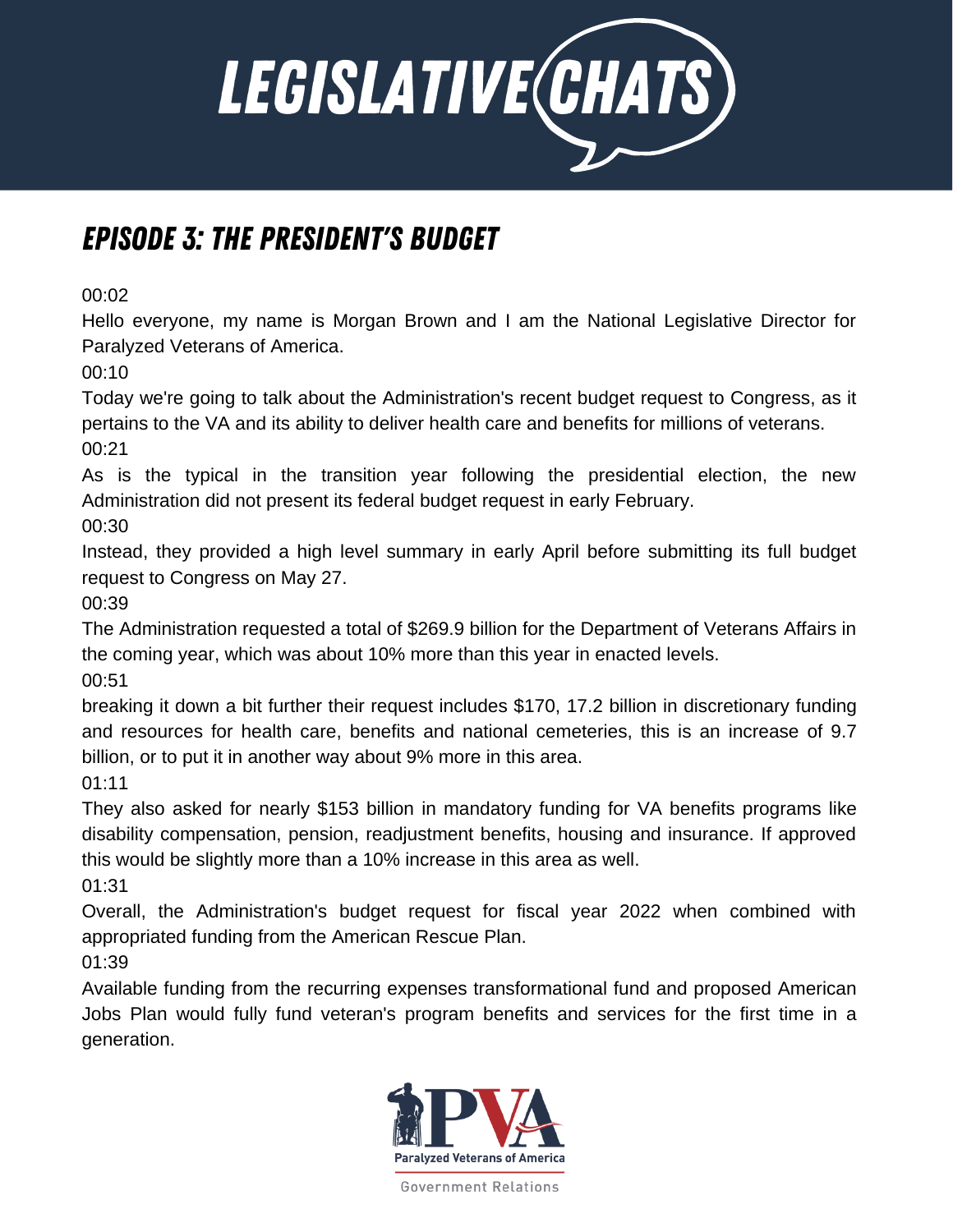The fiscal 2023 medical care advanced appropriations request includes a discretionary funding request of \$115.5 billion.

02:06

And the mandatory advanced appropriations request is \$156.6 billion, which goes towards veterans benefit programs.

 $02.16$ 

For more than 30 years, the Independent Budget Veterans Service Organizations, which include Disabled American Veterans.

02:23

Paralyzed Veterans of America and the Veterans of Foreign Wars of the United States have worked to develop and present concrete recommendations.

02:32

To ensure that the Department of Veterans Affairs remains fully funded and capable of carrying out its mission to serve veterans and their families, both now and in the future. 02:42

In early February, the IB released its own budget recommendations for fiscal years 2022 and 2023 for the department.

02:51

As is often the case, the IB's numbers differ slightly from the Administration proposal, but this time around those differences are much smaller than previous years' requests. 03:02

Today I am accompanied by PVA Associate Legislative Director Roscoe Butler and together we're going to highlight some of the key healthcare fingers and provisions of the Administration's budget request.

03:14

Where possible, we'll always also compare the Administration's request to the IB recommendations. So, let's begin by talking about some top line numbers. Roscoe, given its importance to our members, what can you tell us about the Administration's funding request for VA health care programs?

user avatar

Roscoe Butler

03:32

Thanks, Morgan, and hello everyone. So, for medical services, which includes clinical staff salaries, pharmacy, prosthetics, beneficiary travel, and medical equipment.

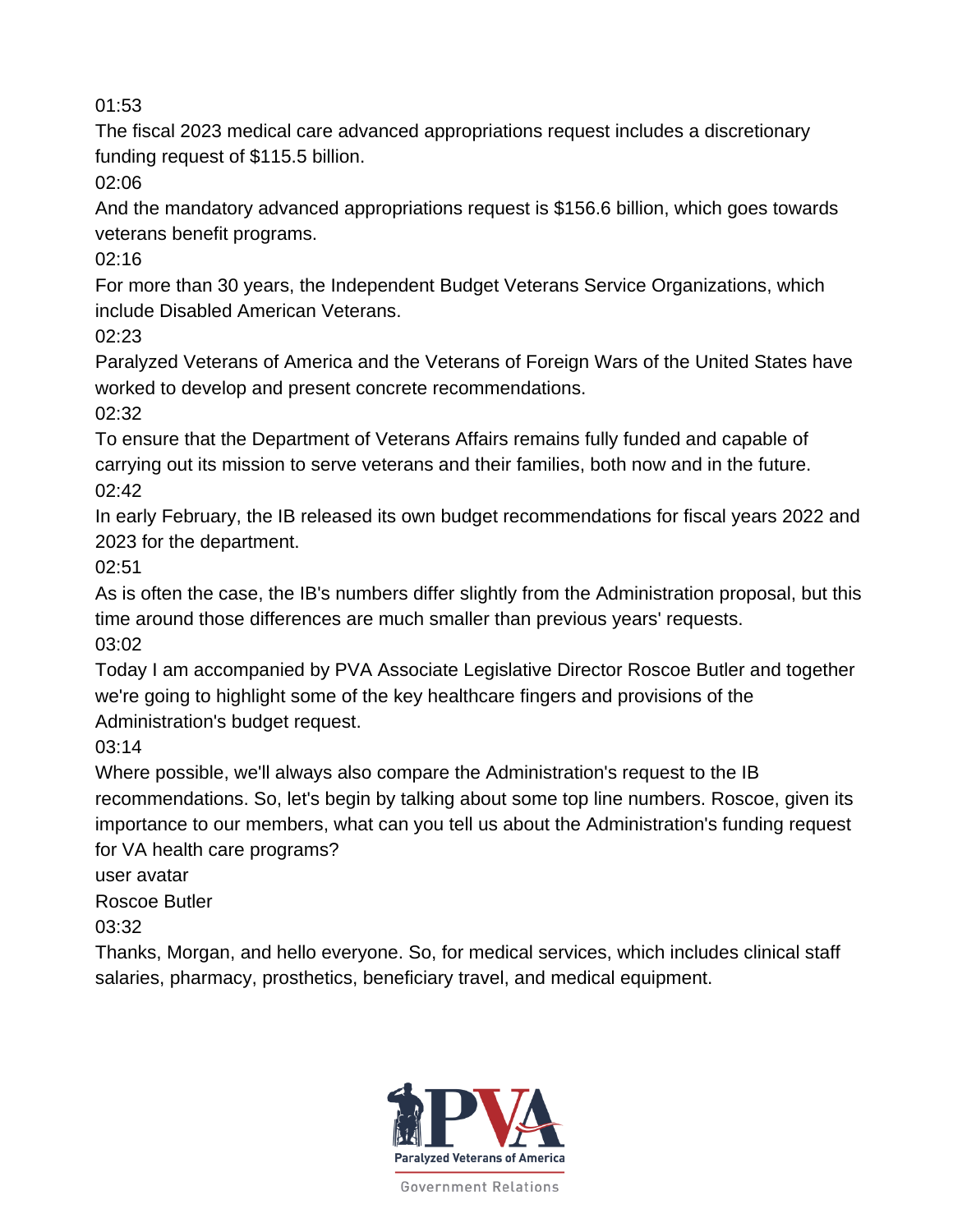The Administration requested \$58.9 billion which when combined with \$9.6 billion of obligated balances from previously approved COVID relief packages totaled \$68.5 billion for medical services, and this is the largest increase for medical services.

04:14

For some time.

04:18

The IB also recommended slightly less for medical services, so we are pleased with the additional funding the Administration is proposing.

04:31

For community care, VA requested \$23.4 billion in fiscal year 2022 and here again the IB recommended less, but the additional funding will be welcome if Congress approves that amount.

user avatar

Morgan Brown

04:54

Thanks, Roscoe.

04:56

Of course, proper funding for prosthetics is crucial for our members. How does the Administration's request compare to the IB's recommendations?

user avatar

Roscoe Butler

05:06

Well, Morgan, the Administration requested \$4.9 billion for prosthetic and sensory aids in the coming year.

05:14

However, the IBVSOs believe there will be significant differed care and pent up demand that manifest in FY 2020.

05:27

However, we also anticipate a significant carry over of FY 2021 funding, so we did not call for additional funding in the coming year.

05:40

Instead, we are urging VA and Congress to carefully monitor this account to determine if supplemental appropriations may be required to meet any increase in demand.

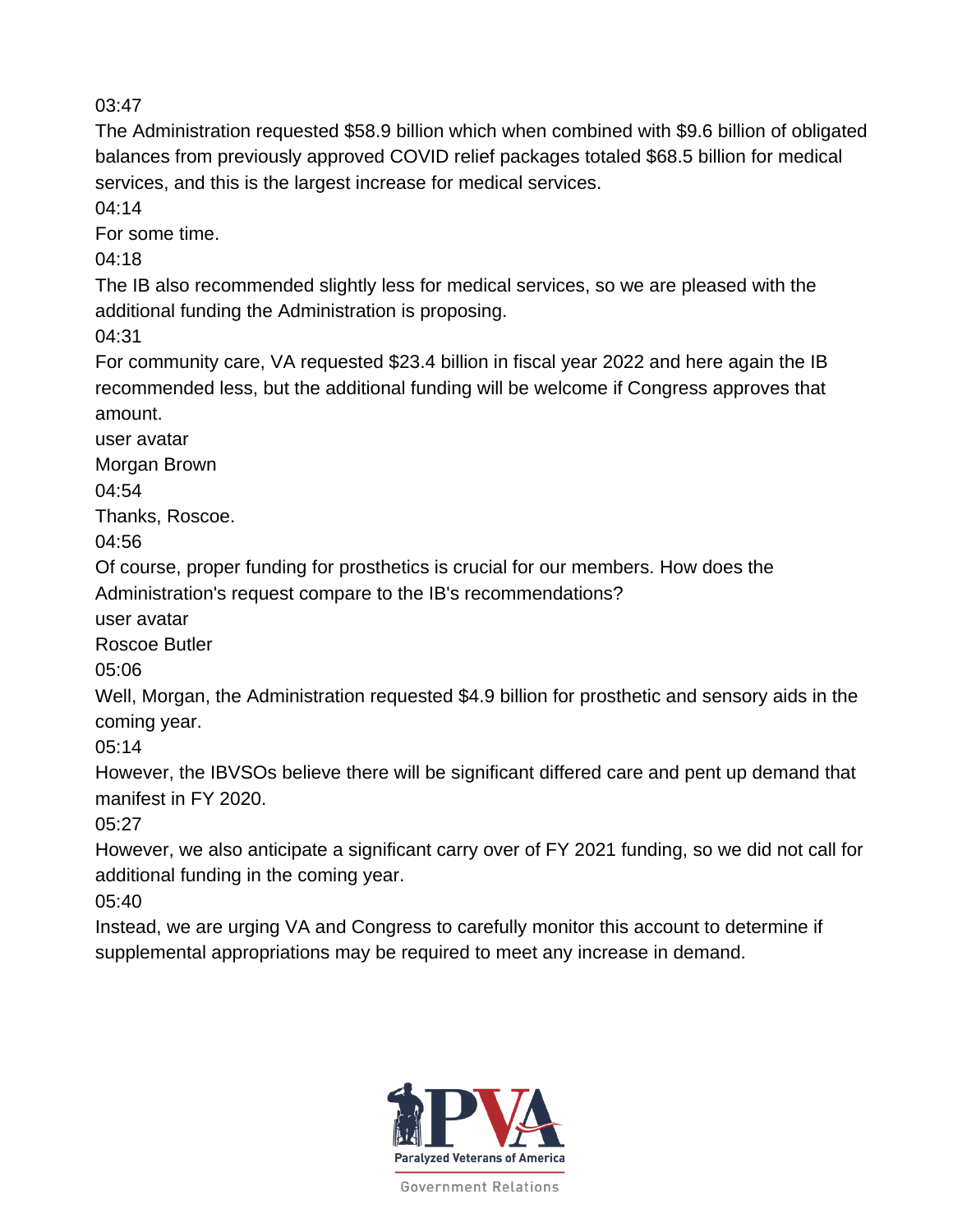Morgan Brown

05:56

Thanks, Roscoe. I understand there may be also a significant boost in funding for VA medical and prosthetics research. Could you talk a little bit about that, and how it would impact our members.

user avatar

Roscoe Butler

06:08

Yes, for medical and prosthetic research VA requested \$88.2 million in FY 2022,

06:21

Which is an 8% increase for this year.

06:26

According to VA this additional funding will improve traumatic brain injury research and help the department better understand the effects of toxic exposure

06:40

On VHA long-term care outcomes. We believe these additional funds could also be used to fund research and education in the search of a care and improve care for individuals with paralysis and ALS.

user avatar

Morgan Brown

06:59

OK, so moving on to a different area, how about funding for the VA caregiver program. Would it receive increased funding to support the ongoing expansion of that Program?

user avatar

Roscoe Butler

07:11

Yes, the Administration request included \$1.4 billion of funding for VA's Program of Comprehensive Assistance for Family Caregivers.

07:22

And if this amount is approved, it would be \$350 million more than current year's spending for this program.

07:31

We believe this extra funding will support new veterans applying to the expanded program as well as the training of over 1900 field-based staff dedicated to the management of the Caregivers Program.

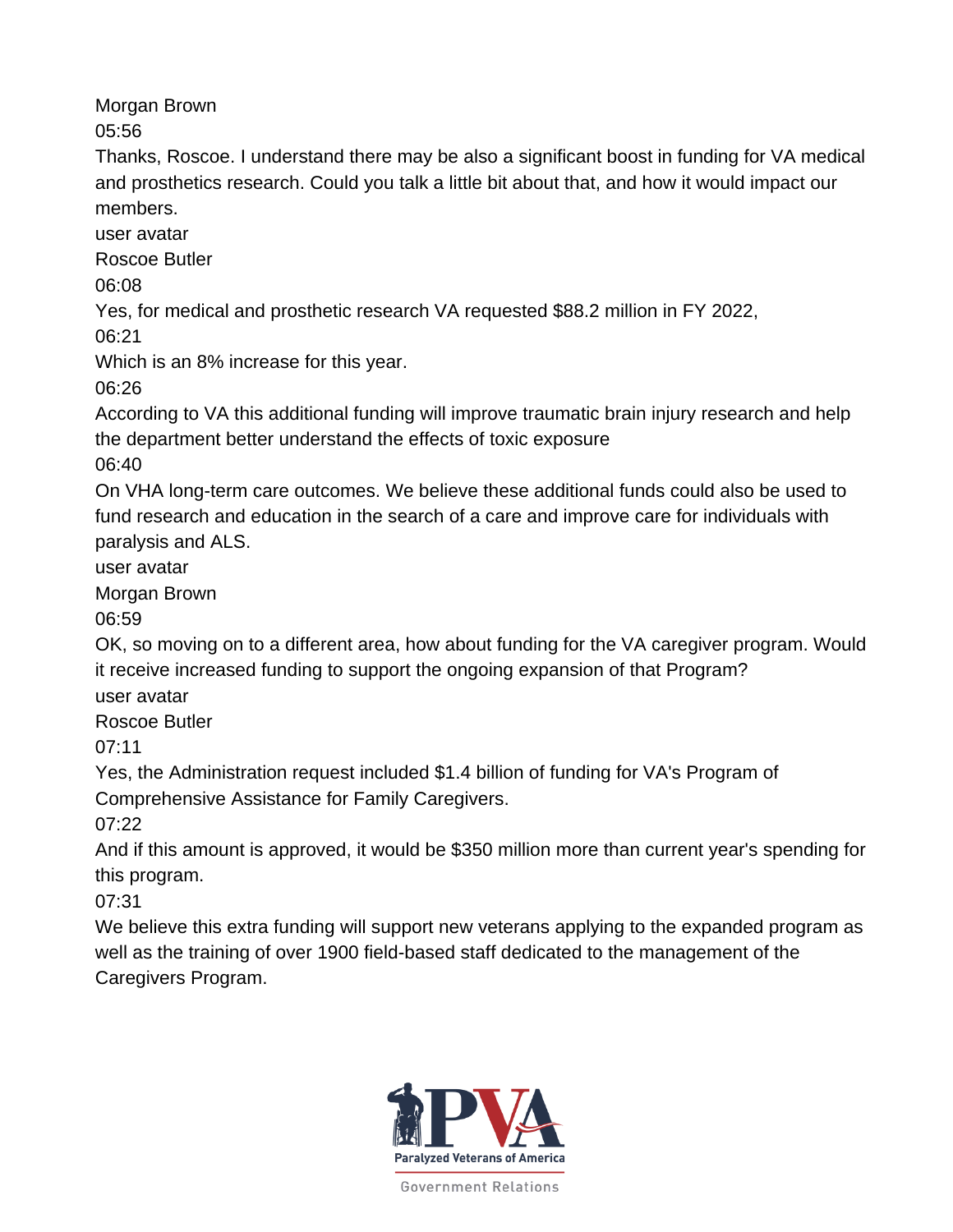The Caregivers Program has already expanded to approximately 1800 staff, which will help ensure veterans and caregivers receive timely, accurate assessment and eligibility determinations, as well as improved customer experiences.

user avatar

Morgan Brown

08:14

OK, so the staffing at VA facilities, especially spinal cord centers and SCI long-term care facilities remains a top concern for PVA as well. What, if anything, can you tell us about the Administration's budget request as it pertains to staffing.

user avatar

Roscoe Butler

08:33

You know staffing has been an issue for VA for some time, as you know, the VA has had difficulty filling positions within the department for many years, and now that the. 08:44

pandemic is waning we anticipate the number of retirements will increase by years in. 08:51

For medical staffing, VA's budget request for 360,847 full-time employees in fiscal year 2022 at a cost of about \$41 billion. However, it is unclear how many of these positions are related to SCI care, but we should have a better picture once the final budget is approved.

user avatar

Morgan Brown

09:21

Thanks, Roscoe. I understand the Administration is proposing significant funding for VA IT programs. Would any of that money be used for VA's medical systems and programs. user avatar

Roscoe Butler

09:33

Absolutely, we plan to use, VA plans to use \$820 million in the newly created transformational.

09:43

Funds for information technology and minor construction projects. The transformational funds may also be used for facility infrastructure improvements.

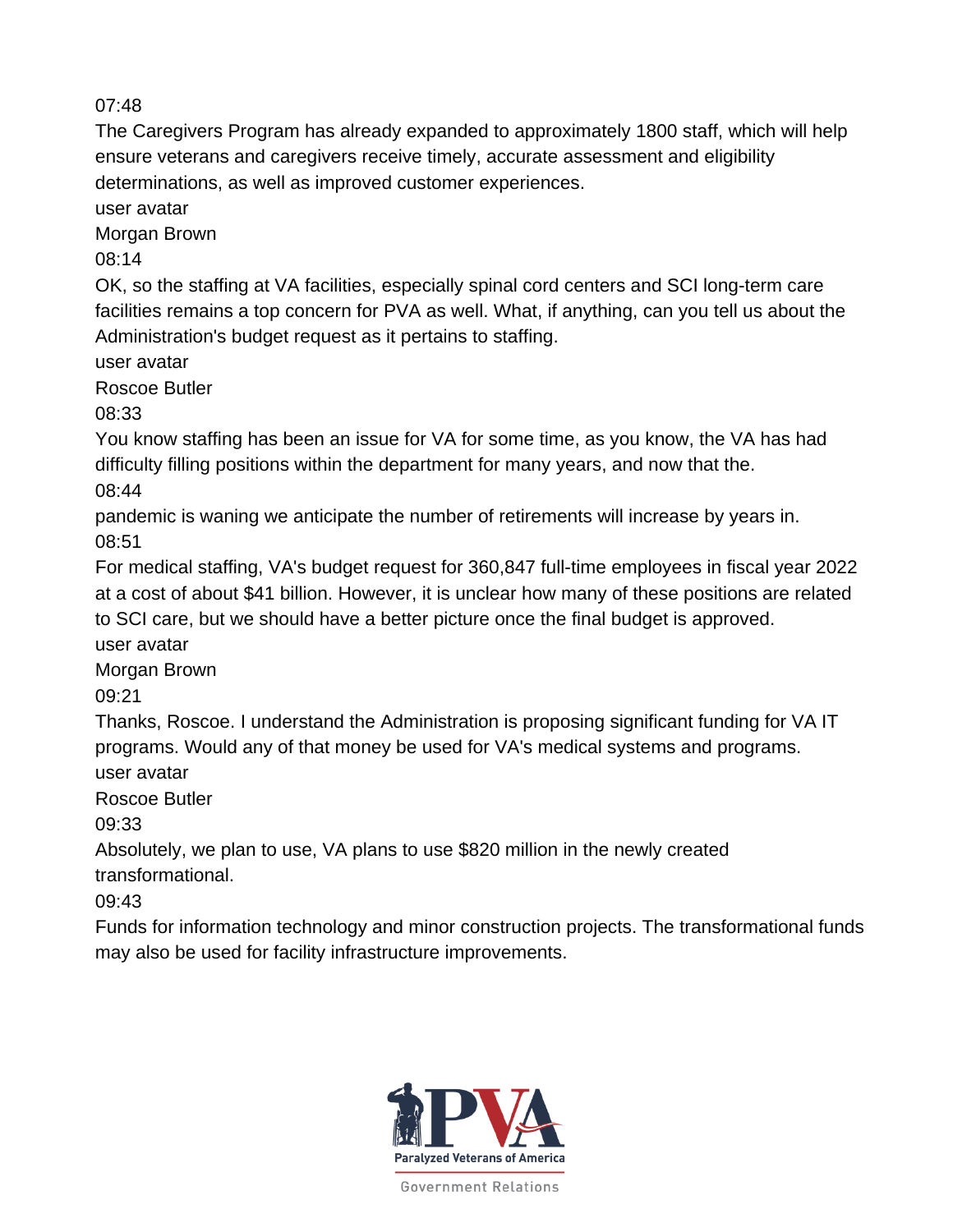Including non-recurring maintenance at existing hospitals and clinics of the Veterans Health Administration, as well as for information technology systems improvements and sustainment. 10:10

As you know, on June 5, 2017, VA awarded a 10-year contract to develop the department's next generation electronic health record system to Cerner.

10:26

The EHRM project has its own line within VA's appropriations appropriation to cover the cost of the \$10 billion software contract with Cerner.

10:37

Over the course of the 10-year period of performance as well as \$4.3 billion for IT infrastructure and \$1.7 billion for program management totaling just over \$16 billion. user avatar

Morgan Brown

10:57

So, I know there have been several starts and stops with the rollout of the electronic health record modernization product. What's the status of the project and how much money does the Administration plan to allocate for this effort in the new fiscal year.

user avatar

Roscoe Butler

11:12

First and foremost, the VA budget request for FY 2022 was for \$2.7 billion.

11:23

On October 27, 2020, the Department of Veterans Affairs began using its new electronic record system at selected VA facilities in the Pacific Northwest and Las Vegas marking the beginning of a transformation and how VA will deliver care to veterans.

11:46

On May 25, 2021, the VA Office of Inspector General reported that a pair of VA's formal cost estimates for physical infrastructure upgrades.

12:01

Necessary for implementation of the new electronic health system was not reliable. 12:08

Statistical projections made by the VA OIG audit team suggested that VA's two formal estimates for physical infrastructure costs, dated June 2018 and November 2019. 12:26

May be under estimated by as much as \$1 billion and \$2.6 billion respectively. These findings could have a significant impact on the overall budget.

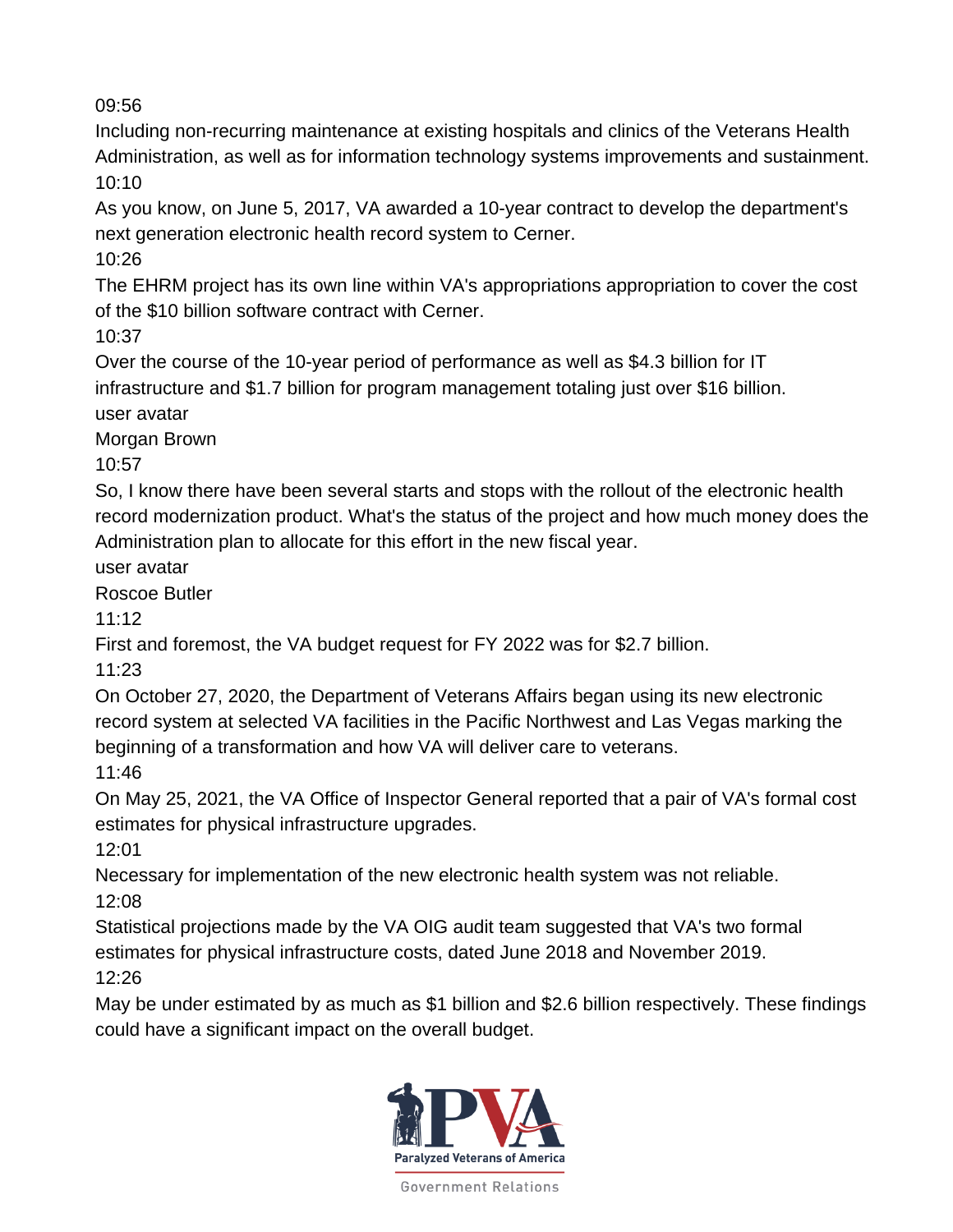For now, VA has paused the rollout of the new EHR until the Agency completes a strategic review of the project and reports the results to Congress.

12:57

However, the IBVSOs recommended a slightly higher amount of \$3 billion, of which approximately \$1.5 billion would go to the Cerner contract, which includes it an increase of \$300 million due to the expanded scope of work.

13:17

\$1.2 billion would go toward VA's infrastructure upgrades, network equipment, and other IT infrastructure upgrades at locations, making the conversion to the Cerner's EHR. user avatar

Morgan Brown

13:37

Right. Thank you, Roscoe. Are there any other health care related provisions of the Administration's budget proposal, that you did not cover?

user avatar

Roscoe Butler

13:46

Well, Morgan, while VA has made strides to increase and rebalancing use of non-institutional services and support, we believe there is an increased need for home and community-based services, VA home and community.

14:04

Based services, which includes home base primary care, medical foster homes, adult day health care, skilled home health care, homemaker or home health care, respite care, and veterans directed care.

14:23

While all of these programs are offered by VA or through a VA community provider. 14:31

We are concerned that VA does not have authority to cover the medical foster home care payments. Therefore, the care provided through the program is at the expense of the veteran. 14:46

And his family, his or her family or legal representative. A medical foster home can serve as an alternative to a nursing home.

14:58

And it may be appropriate for veterans who require nursing home care, but prefer a noninstitutional setting with fewer residents.